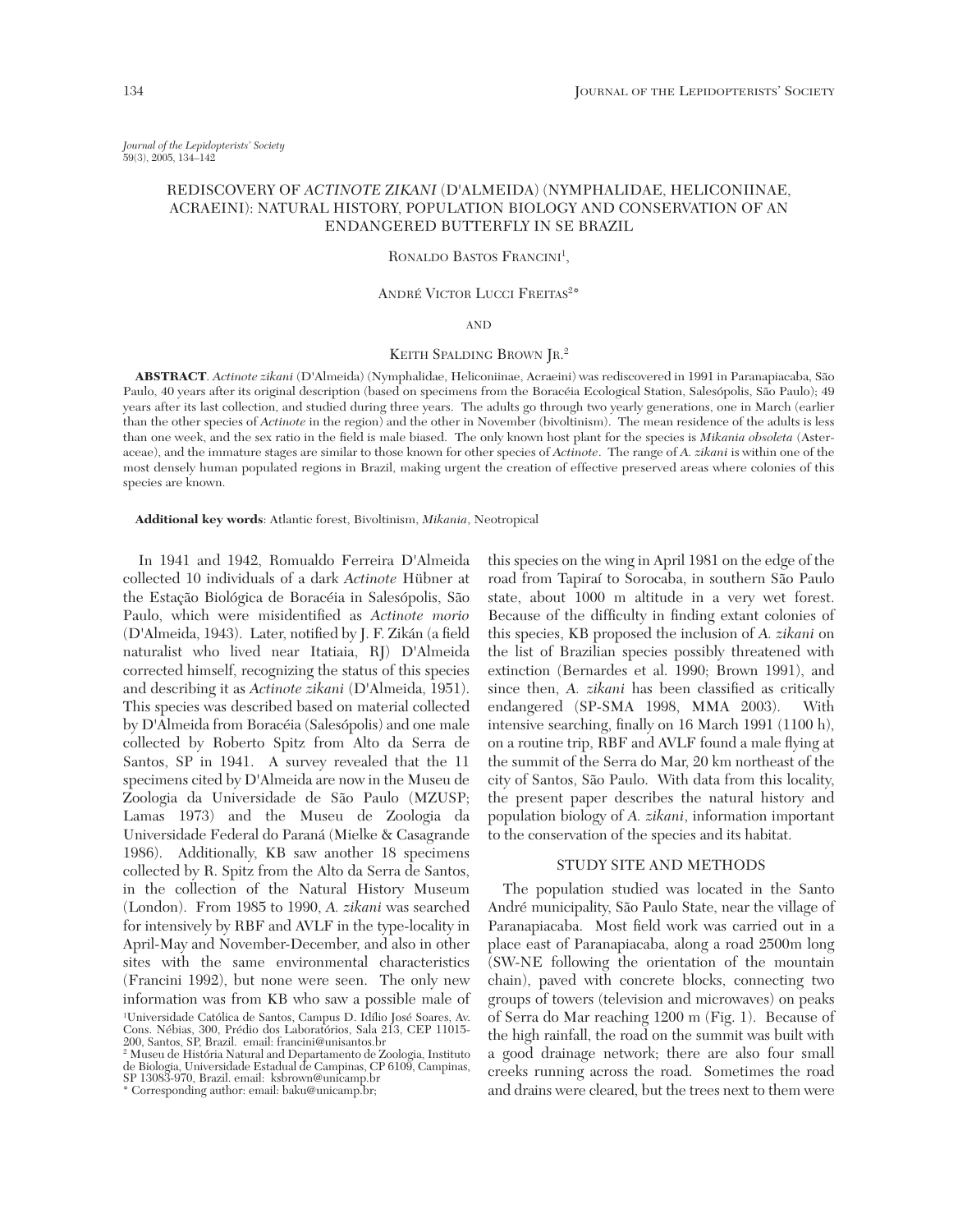

FIG. 1. Study area in Southeastern Brazil (modified from IGGSP 1972a). In the regional map, open circles show the known present and past collecting sites of *A. zikani*; the question mark indicates a doubtful record and the triangle is a locality with a possible undescribed subspecies of *A. zikani*. Black areas indicate altitude above 1000m.

always maintained. The road was mapped with the aid of a tape measure and a compass using a 1:50,000 topographic chart (IGGSP 1972). All 52 electric poles along the road were numbered, permitting the location of each butterfly to be recorded to the nearest 50 m.

The study area is in the rainiest part of Brazil outside of the upper Amazon. The mean annual rainfall between 1870 and 1939 was over 3500 mm, with a minimum of 2355 mm in 1874 and a maximum of 5563 mm in 1872 (NOAA 1998). Data from SIGRH (2003) show that the mean annual rainfall between 1936 and 1996 was 3164 mm, with an extraordinary minimum of 826 mm in 1990 and a maximum of 4739 mm in 1947. The rains roughly occur 15% in winter (June-September), 25% in spring, 35% in summer and 25% in autumn (Santos 1965). Fog is frequent in the study site, and a sunny day could suddenly change to misty and rainy.

The original vegetation is montane rain forest (Ururahy et al. 1984). On the edge of the road above 1000m, there are many patches of bamboos, and "manacá-da-serra", "quaresmeira" (*Tibouchina* spp.; Melastomataceae), and the vine *Mikania hirsutissima* (Asteraceae) are abundant. The trunks and stems of most plants are covered by various epiphytic mosses and ferns. In this area 16 species of Asteraceae were found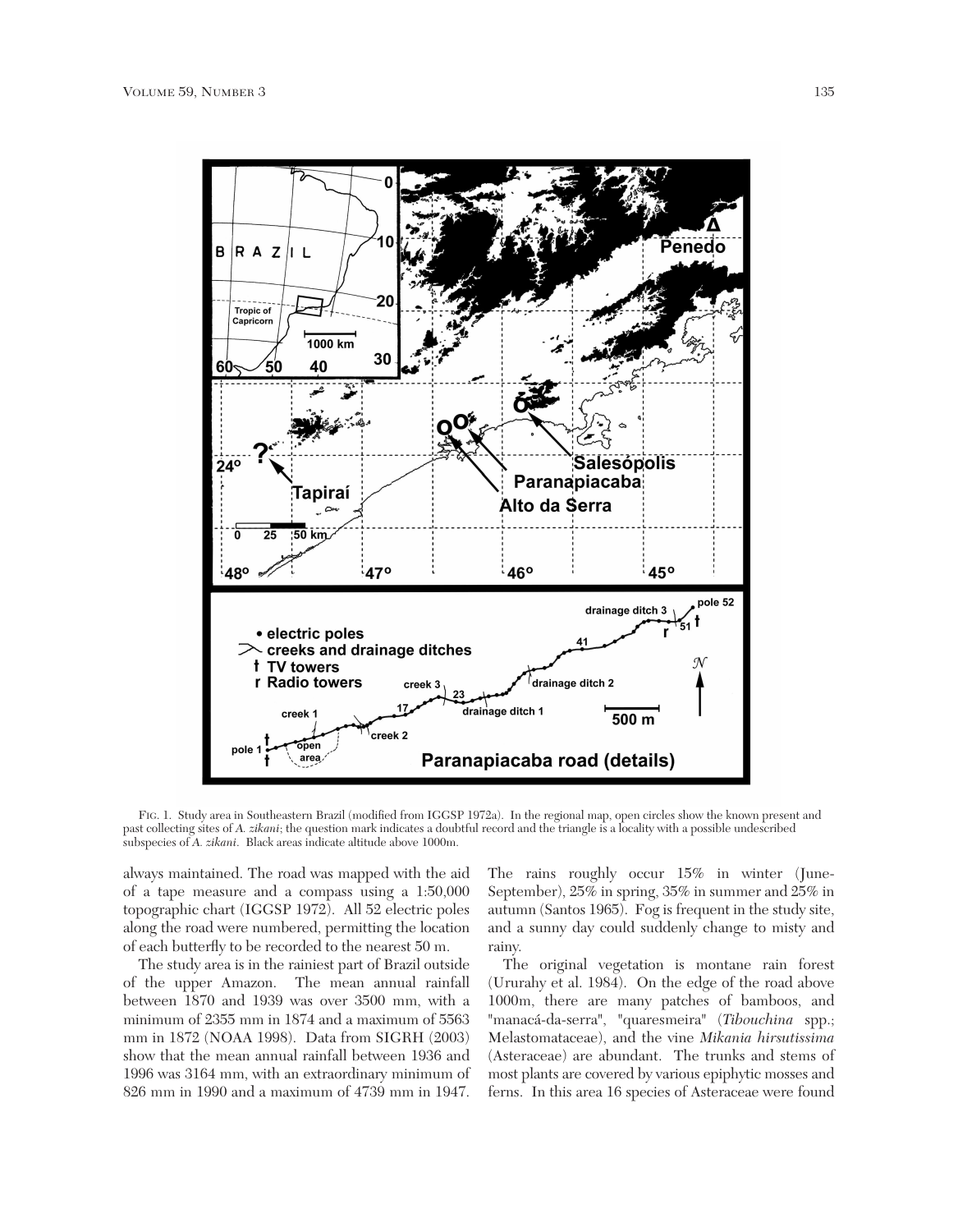which could be potentially used as foodplants by larvae of *Actinote* spp. (RBF unpublished results).

After the discovery of the population of *A. zikani* near Paranapiacaba in 1991, 48 trips were made to the study area up through June 2004 (161 hours of field work); 24 days from January to December 1991 (1-180 days interval), 14 days from July to November 1993 (1-40 days interval) and 10 days in March-June 1994 (1-20 days interval). Butterflies were observed with binoculars and various aspects of behavior were photographed; some individuals were collected for morphological study. All material including the reared specimens was deposited in the collection of the MZUSP.

This population was studied by a mark-releaserecapture method (MRR). Each captured individual received a small numbered circle of impermeable paper glued to the ventral base of the left hindwing. This marking technique permits rapid marking and data retrieval; it was previously tested by RBF and used in a population study of *Actinote pellenea pellenea* Hübner in 1988, *Actinote mamita mitama* (Schaus) in 1990, and *Stalachtis phlegia susanna* (Fabricius) (Riodinidae) in 1992 (RBF, unpublished data). For each marked butterfly, sex, "age" (based on wing wear), forewing length, location and the time of day were recorded (as in Freitas 1993, 1996). The relative daily abundance was obtained dividing the total number of males sighted by minutes of observation effort, later transformed to butterflies per hour (based only on days with weather conditions favorable for the flight of the butterflies). The MRR data for the summer 1993 generation (12 field days, 1-7 days interval) was analyzed by the Lincoln-Petersen-Bailey method (Southwood 1971) for estimating population parameters (software developed by RBF, UNISANTOS). In most cases, only males were analyzed because of the low number of females recorded. Daily results were tabulated as "number of individuals captured per day" (NICD), and "number of individuals present per day" (NIPD), following Ramos & Freitas (1999). To estimate the NIPD, recaptured individuals were considered to be present in the population on all previous days since the day of first capture. Numbers of reared lots are sequential in the RBF data bank.

### **RESULTS**

**Geographic distribution**. All known present and past colonies of *A. zikani* are found in a limited area between Salesópolis and Paranapiacaba (São Paulo): Alto da Serra de Santos (a partly unknown spot that could include part of Paranapiacaba), Paranapiacaba and the Estação Biológica de Boracéia (Salesópolis)

(Fig. 1). There is also a mention of this species occurring in southern Minas Gerais (D'Almeida 1951). In November 1991, a male *Actinote* with whitish color pattern was collected by the authors in Penedo, Rezende (Rio de Janeiro), in the foothills of the Serra do Itatiaia. Although the genital armature of this individual is similar to that of *A. zikani*, more material will be necessary to confirm the status of the specimen from Penedo.

**Flight activity**. The flight activity of *A. zikani* is variable and dependent on weather conditions. Butterflies usually start to fly at approximately 0800 h, when direct sunlight reaches the forest (the summits to the southeast are higher and shade the study area before this time); they open and shut their wings in direct sunlight, basking in a cyclic process until the beginning of flight. On warm but moist days, the flight activity diminished shortly after the sun was covered by clouds. On 20 March 1991, the peak of activity was around 0830 - 0900 h, which was the warmest period of the day (Fig. 2). Males usually fly more than 2 m above the ground along the road, and in forested areas they usually fly above the canopy. Males attack any flying insect that gets less than 1 m from them, when they quickly go up to almost 10 m above the ground or rapidly cover a linear transect of more than 100 m. The relatively small males of *A. zikani* were seen to persecute butterflies as large as *Morpho hercules* (Dalman) (Nymphalidae:



FIG. 2. Flight activity of *A. zikani* in Paranapiacaba, SP, in March 20, 1991, in the area between poles 50 and 51.

Morphinae).

**Mating**. Mating in *A. zikani* occurs without any apparent courtship display. The patrolling male follows a female; after flying 2 to 5 m in a straight line about 2 m above ground they make a spiraled flight to the ground, at the end of which the male grasps her abdomen with his valves, forcing copulation on the ground  $(n = 5)$ . There is always formation of a plug (sphragis) in the female (as in other *Actinote* species), but in *A. zikani* it is mostly internal and inconspicuous, similar to that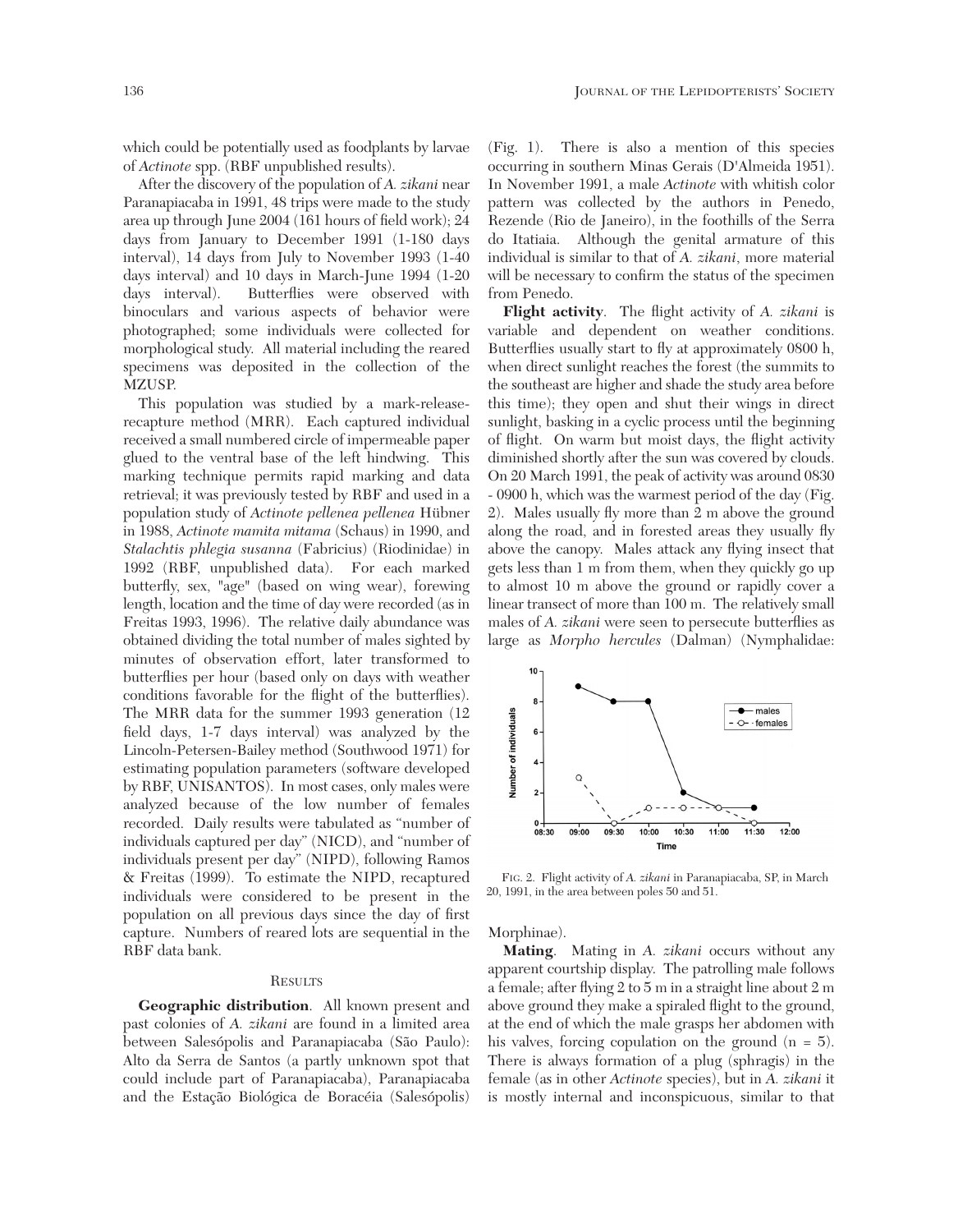known in *A. discrepans* D'Almeida. Attempts to copulate are sometimes unsuccessful, but once it occurs, it can last more than 30 minutes. On 17 November 1993 a mating pair observed at 0830 h continued "in copula" until at least 0908 h when RBF left the area.

**Foraging activity**. Feeding activity of adults occurs in the coolest hours of the day, soon after sunrise or before sunset. In the March-April generation of 1991 and 1994, the males were observed drinking nectar from the inflorescences of *Mikania triphylla* (Fig. 3), *Mikania micrantha*, *Eupatorium gaudichaudianum* (Asteraceae), *Mitracarpus hirtus* and *Borreria verticillata* (Rubiaceae). All these food resources were very scarce during the study period, especially in 1994. In the November generation the main nectar sources were two species of myrtaceous trees (*Myrcinia*) that were common along the road. The presence of butterflies was directly related to food resources, with more butterflies present in places with more flowers. On some occasions (cloudy days) females were observed on the ground, or on petals of "manacá-da-serra" (*Tibouchina* sp., Melastomataceae) or large flowers of the exotic "lírio-do-brejo" (*Hedychium coronarium*, Zingiberaceae). In these situations, they appeared to be drinking the accumulated water.

**Larval foodplant**. The larval foodplant of *A. zikani* is *Mikania obsoleta* (Vell.) G. M. Barroso, discovered after observation of two ovipositing females on 1 April 1991. This is the only hostplant of *A. zikani* known in the study site (from a total of 13 species of *Mikania* present there). *M. obsoleta* was not observed being used by any additional species of *Actinote*. This plant is a climber with halberd-shaped smooth leaves (Fig. 3). It grows around tree trunks climbing to 6 m height. Most individuals of *M. obsoleta* grow near small creeks, in places with wet soil in open canopy areas. The growth of *M. obsoleta* (measured by the number of new leaves) was relatively slow compared with that of other *Mikania* species in the area (e.g. *M*. *hirsutissima*) (RBF unpublished results). Flowering occurs from October to November and the flowers were not observed attracting any butterflies. A program of monitoring the hostplants revealed that many individuals of *M. obsoleta* tagged in November 1993 had disappeared by April 1994. More than 20 plants disappeared after cleaning of the rivulets (area between poles 16-17) and near creek 1, but some plants inside the forest on the borders of creek 3 also disappeared without any sign of human action.

**Oviposition behavior**. Females of *A. zikani* had an oviposition behavior similar to that observed in other *Actinote* species (Francini 1989). The female flies



FIG. 3. Above - a male *Actinote zikani* drinking nectar from flowers of *Mikania triphylla*. Below - Close-up view of plant of *Mikania obsoleta* showing details of the halberd shaped leaf and the inflorescence.

around the foodplant landing briefly on some leaves, and after choosing a leaf it lands on its ventral surface. After a period of inactivity (1-5 min) the female starts ovipositing, continuing for up to one hour. On 1 April 1991, five ovipositions were observed in the study area, including one leaf with a double oviposition (two different females observed ovipositing together, lots F-2337 and F-2338). Oviposition in the laboratory was also obtained with a female in a glass jar with a piece of foodplant under a 150W incandescent light bulb (following Francini 1989 and Freitas 1991) (oviposition lot F-2361). In this case, the entire process lasted five hours with the female constantly vibrating her wings. In 1993 only one oviposition was found on a plant inside the forest near a creek, and in 1994 no oviposition was observed in the study area.

**Immature development and behavior**. Detailed descriptions of the life cycle of *A. zikani* will be presented in a further paper (RBF in prep.). Eggs of a double oviposition collected in the field on 1 April 1991 (F-2337 and F-2338) hatched on 15 April 1991 in laboratory conditions. First instar larvae of *A. zikani* left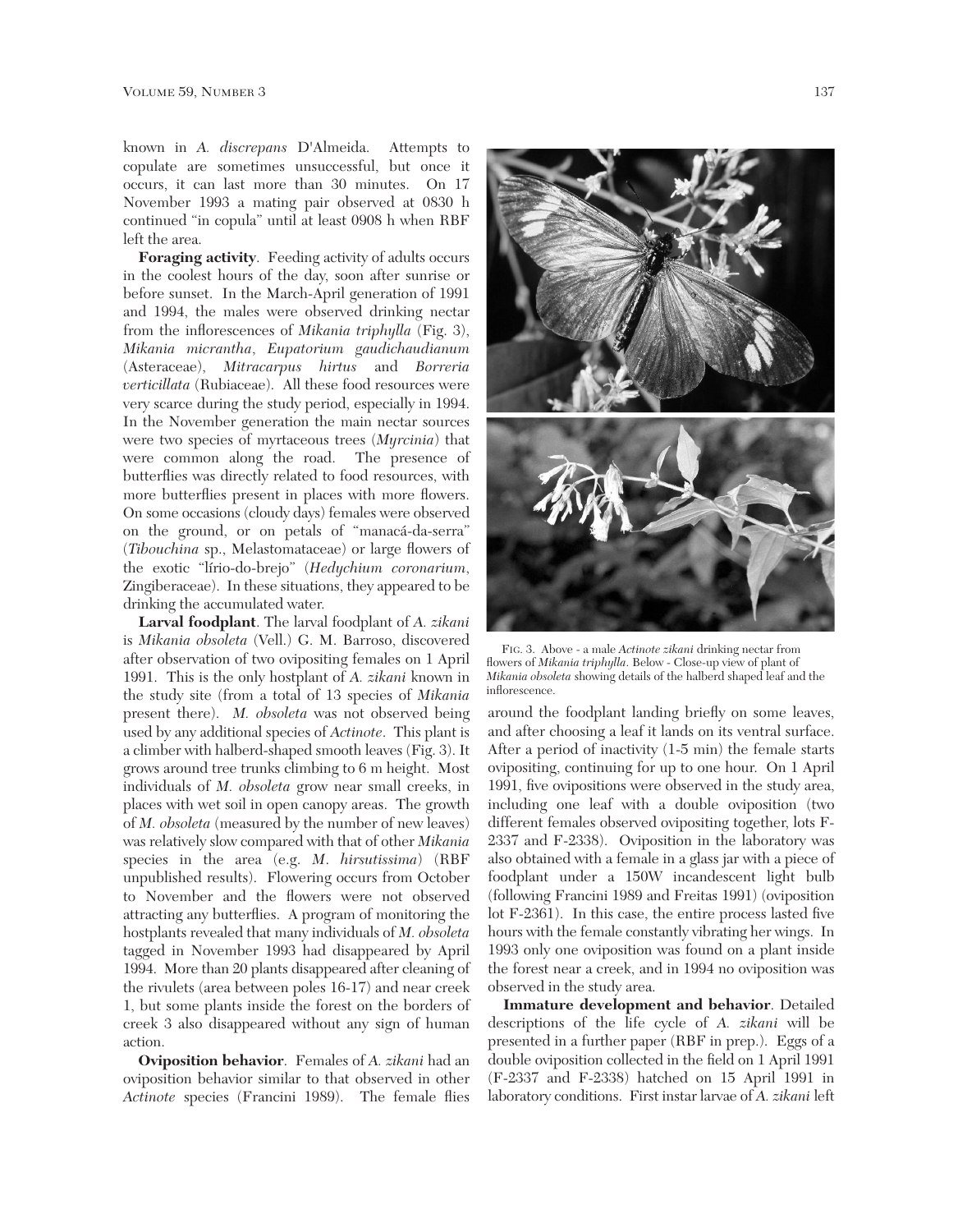the egg after eating the lateral walls of the chorion, leaving the remainder of the egg intact. Feeding activity started after 3-5 hours, and small larvae ate only the ventral epidermis. The fecal pellets were glued onto the leaf by silk, not falling to the ground. There was no significant difference between the mean duration of the larval periods for males  $(72.5 \text{ days}, SD = 2.76, n = 16)$ and females (73.6 days, SD = 2.68, n = 12) (*t* = -1.0414,  $P = 0.30$ , DF= 26), nor between the mean duration of the pupal periods for males (mean  $= 17.2$  days, SD  $=$ 1.41; n=16) and females (mean =  $16.9 \text{ days}$ , SD =  $0.94$ ,  $n = 12$ )  $(t = 0.4473; P = 0.66, DF = 26)$ . In laboratory conditions, the larvae hatched on 15 April 1991 reached the last instar at the beginning of June; pupation occurred at the end of June and adults emerged in August (almost two months earlier than the flight period in the field). The mean total duration of the life-cycle in the laboratory (egg to adults) was  $105.7$  days (SD = 3.92, n = 28) or roughly three and half months. Trips to the field during all these months showed absence of adults before November. The same life-cycle pattern was observed in 1993 and 1994.

**Chemical protection and predation**. Qualitative tests for cyanogenesis (following Francini 1989) were done with one male, five eggs, two first instar, and one last instar, and all were positive as for other known species of Neotropical Acraeinae (Brown & Francini 1990). In the field, one oviposition (F-2342) was observed being partially eaten by ants of the genus *Pheidole*. Additionally, a dead male was observed in a web of *Nephila clavipes* (Arachnida: Araneida). No predation on larvae and pupae were observed in the field.

**Population biology**. Four generations of *A. zikani* were followed between March 1991 and April 1994. Adults of *A. zikani* are bivoltine, with flight periods of about one month; the first generation occurs in March/April (autumn generation) and the second in November (summer generation). In 1991, the autumn generation flew from 16 March to 17 April, and the summer generation from 7 November to 24 November. In 1993 the summer generation flew from 1 November to 28 November, and in 1994 the autumn generation flew from 19 March to 4 April.

The number of butterflies sighted per hour (BSH) varied between 3 and 8 (mean = 5.05, SD = 2.39) in the March-April generation of 1991, between 1 and 17  $(mean = 5.33, SD = 4.81)$  in the November generation of 1993 (Fig. 4) and between 13 and 20 (mean = 14.85, SD = 2.98) in the March-April generation of 1994.

Of the 190 males captured and marked in November, 1993 only 10 (5.3%) were recaptured. Eight individuals were recaptured once, and two individuals were

recaptured twice. In March-April, 1994, due to the unfavorable weather conditions, 35 males were marked and only two recaptured (5.7%). In November 1993, males started to fly on 1 November and females only on 6 November. Both sexes reached highest numbers from 12 - 18 November, after which the population diminished to low numbers until disappearing before the beginning of December (Fig. 4). The number of individuals present per day (NIPD) in the summer 1993 generation varied from 1 to 48 (mean =  $18.3$ , SD =  $15.5$ , n = 11 days) (Fig. 4). The estimated population size based on Lincoln-Petersen-Bailey in November 1993 showed that population peaks can include more than 1000 males in the study site (Table 1).



FIG. 4 - Number of individuals present per day (NIPD) for males (solid circles) females (open circles) and number of butterflies sighted per hour for males (BSH solid squares) in November 1993 in Paranapiacaba, SP.

**Sex ratio**. The sex ratio in the field was male biased in all study periods (Table 2), with lowest male:female ratios in November 1993. In the laboratory, the sex ratio was not different from 1:1 (Table 2). In the November 1993 generation, males were the dominant sex in all but one day with more than 15 individuals (Table 1).

**Age structure and residence time in 1993**. Most of the first captures of both sexes were individuals of "intermediate" age (59% of males and 63% of females). The age structure in November 1993 shows a clear pattern of individuals becoming older from the beginning to the end of flight period (Fig. 5). Residence time for males ranged from two to six days, with six males lasting two days, three males lasting three days and a single male lasting six days (mean = 2.7 days, SD  $= 1.25$ ; n = 10). A single female was recaptured during the study, with a residence of 10 days.

**Vagility**. The average distance traveled by males in 1993 was 232.3 meters (SD = 287.9; n = 17), not significantly different of that of females (mean = 136.7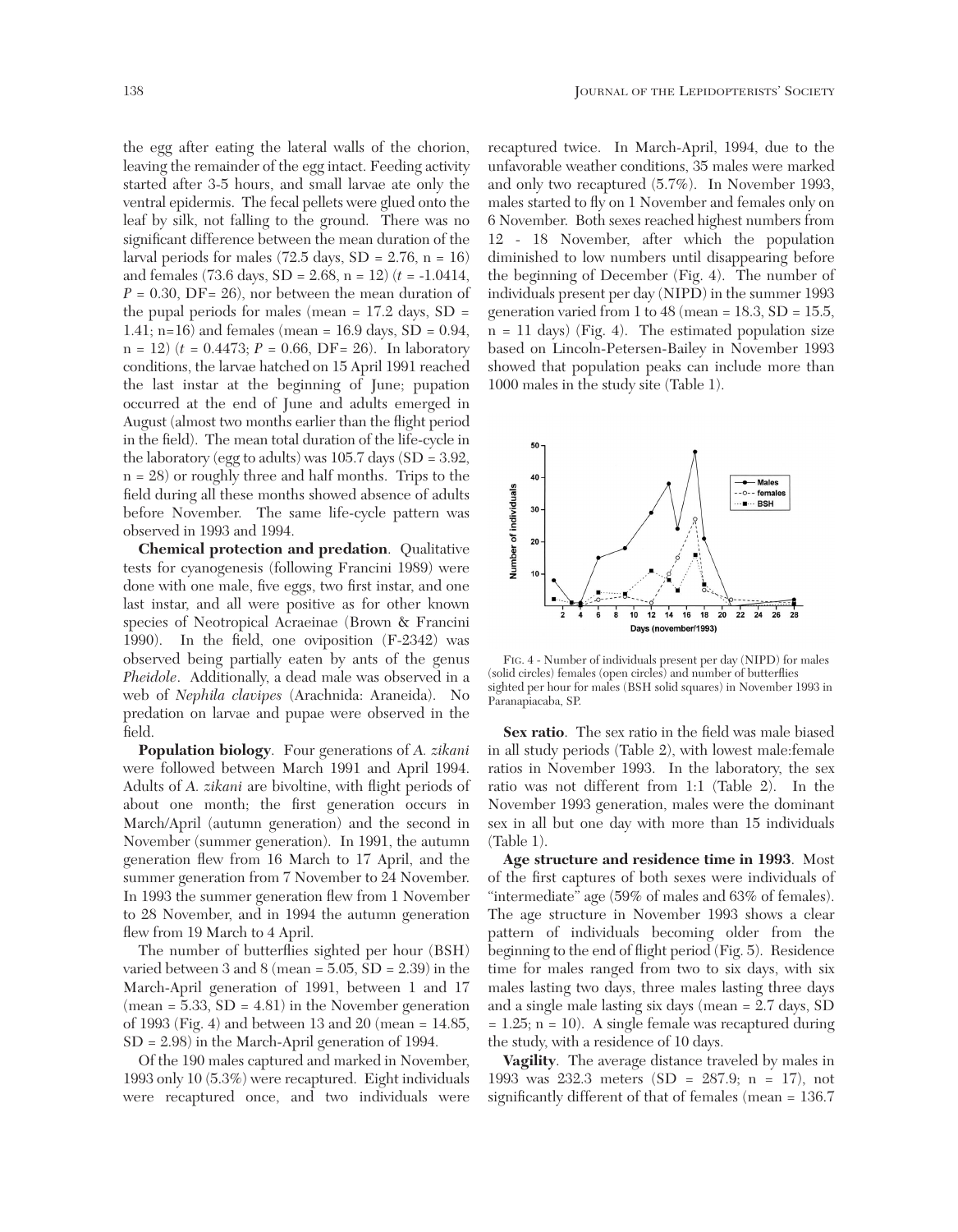TABLE 1 - Summary of population data for the summer 1993 generation of *Actinote zikani* in Paranapiacaba, SE Brazil. NICD = number of individuals captured per day,  $M =$  males,  $F =$  females; NIPD = number of individuals present per day (males only), BSH = butterflies sighted per hour (males only) rounded off to nearest integer, LPB - number of butterflies estimated by Lincoln-Petersen-Bailey, SE - standard error. An asterisk indicates a male biased sex ratio (chi square test  $[\chi^2]$ ,  $p < 0.05$ ).

| Date   | <b>NICD</b>    |                | Sex ratio     | <b>NIPD</b>    | <b>BSH</b>     | LPB  | SE   |
|--------|----------------|----------------|---------------|----------------|----------------|------|------|
|        | M              | F              |               |                |                |      |      |
| 1993   |                |                |               |                |                |      |      |
| 01/NOV | 8              | $\overline{0}$ |               | 8              | $\mathfrak{2}$ | 8    |      |
| 03/NOV |                | $\theta$       |               |                |                |      |      |
| 04/NOV |                | $\Omega$       |               |                |                | 16   | 21   |
| 06/NOV | 14             | $\overline{2}$ | $7:1^{\circ}$ | 15             | 4              | 142  | 142  |
| 09/NOV | 18             | 3              | $6:1^\circ$   | 18             | $\overline{4}$ | 270  | 295  |
| 12/NOV | 29             |                | $29:1*$       | 29             | 11             | 157  | 98   |
| 14/NOV | 31             | 10             | 3:1°          | 38             | 8              | 444  | 481  |
| 15/NOV | 22             | 15             | 1.5:1         | 24             | $\overline{5}$ | 1104 | 1514 |
| 17/NOV | 45             | 27             | $1.7:1*$      | 48             | 16             | 1034 | 366  |
| 18/NOV | 20             | $\overline{5}$ | $4:1^{\circ}$ | 21             | $\overline{7}$ | 63   | 8    |
| 21/NOV | $\overline{0}$ |                |               | $\overline{0}$ | $\Omega$       |      |      |
| 28/NOV | 2              |                |               |                | Ŧ.             |      |      |

TABLE 2 - Sex ratio of marked and reared *Actinote zikani* from Paranapiacaba, SE Brazil. An asterisk indicates a male biased sex ratio (chi square test  $[\chi^2]$ ,  $p < 0.001$ ).

|                 | Males | Females | Sex ratio | $\chi^2$ |
|-----------------|-------|---------|-----------|----------|
| Field captures  |       |         |           |          |
| Autumn 1991     | 50    | 11      | 4.5:1     | $24.9^*$ |
| Summer 1993     | 190   | 65      | 2.9:1     | $61.3*$  |
| Autumn 1994     | 35    | 2       | 17.5:1    | 23.5     |
| Reared material |       |         |           |          |
| Lot 2337        | 3     | 3       | 1:1       |          |
| Lot 2338        | 13    | 9       | $14-1$    | 0.727    |



FIG. 5. Age structure of *Actinote zikani* in Paranapiacaba, Santo André, SP, in November 1993. Black = fresh individuals, gray = intermediate individuals, white = old individuals as % of each day's captures.



FIG. 6. Maximum distances traveled by *Actinote zikani*, using MRR data from generations of November, 1993 and March, 1994 in Paranapiacaba, SP.

meters;  $SD = 195.0$ ; n = 3) (t = -0.5474, P = 0.59, DF = 18). Individual butterflies were recaptured up to 1000 m from their marking point. On 6 April 1991 a female of *A. zikani* was collected flying in a straight line in a westward direction along the road to Paranapiacaba, about 4 km from the study area. Fig. 6 shows the vagility of *A. zikani* based on data from summer 1993 and autumn 1994.

**Adult size**. Based on sampled individuals from March-April 1991, the forewing length of females  $(\text{mean} = 37.14 \text{ mm}, SD = 2.575, n = 64)$  was greater than that of males (mean =  $32.88$  mm,  $SD = 2.539$ , n = 197) (t = 12.281,  $p < 0.05$ , DF = 259). In the same period, the dry weight of males varied from 0.30 to  $0.48g$  (mean =  $0.41g$ , SD =  $0.052$ , n = 10), and the dry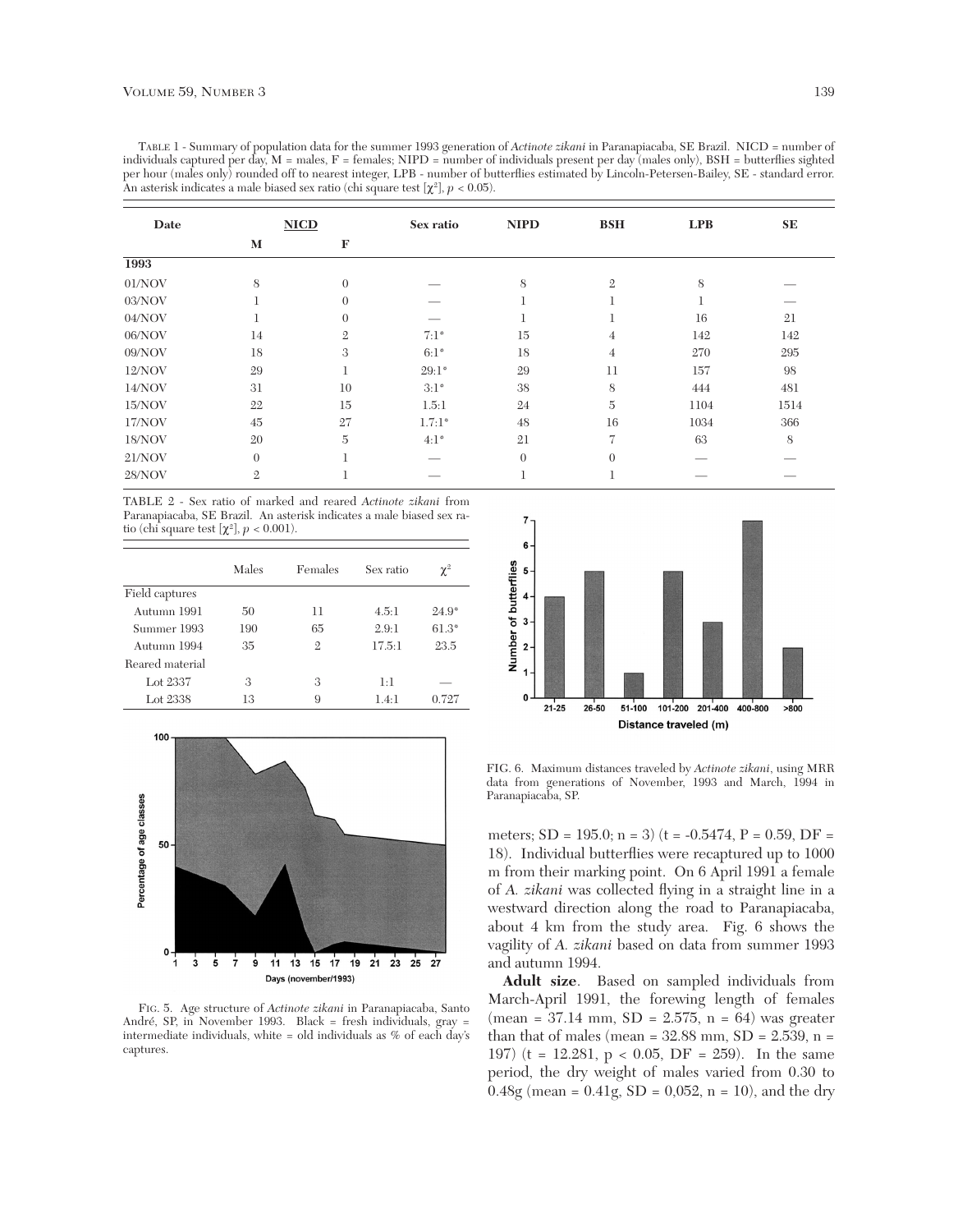weight of the females varied from 0.65 to 0.89g (mean =  $0.74g$ , SD = 0.098, n = 5), showing that even though females weighed almost twice as much than males, the length of their forewing was only 1.1 times greater. Adults of *A. zikani* are large, compared with other species in the genus *Actinote* (RBF unpublished data).

### DISCUSSION

**Natural History and Population Biology**. In most aspects of population biology and natural history, *A. zikani* is similar to the other known species of *Actinote* from SE Brazil. The bivoltinism is characteristic of most known species of *Actinote*, except *A. pellenea* and *A. brylla* Oberthür, that can be multivoltine in warm places, and most red species in the "red mimicry complex" that are univoltine (Francini 1989, 1992, Penz & Francini 1996). The adult permanence in the population of less than one week is low if compared with most neotropical butterflies (Ramos & Freitas 1999), but it is similar to the values obtained for most species of *Actinote* (Francini 1989 and unpublished data). These low values are suggested as a combination of short lifespan and high dispersal rates in these butterflies (Francini 1989). Even if flight periods and time intervals (about one month) are similar to the duration of generations of other *Actinote* species (Francini 1989), there is an asynchrony of *A. zikani* with relation to other *Actinote* species of about one month. During the present study, other species of *Actinote* like *A. canutia* (Hopffer), *A. carycina* Jordan, *A. parapheles* Jordan, *A. melanisans* Oberthür and *A. genitrix* D'Almeida began to fly in Paranapiacaba only in the middle of April in the autumn generation (*A. zikani* started in early March). It is interesting to note that the labels of Museum specimens (April 1941 and December 1931) contributed to the delay in finding the species, since much time was spent in the field 20-30 days after the flight period of *A. zikani*. The male biased sex ratios recorded for *A. zikani* in the field are similar to those of the other 13 species of *Actinote* from SE Brazil (Francini 1989). Male biased sex ratios are usually observed in butterflies in the field even if laboratory broods are 1:1 (Brussard & Ehrlich 1970, Freitas 1993, 1996, Ramos & Freitas 1999). The recapture rate of about 5% recorded for *A. zikani* is low even if compared with those of other species of *Actinote* (Francini 1989). Francini (1989) recorded recapture rates of 12% and 8% for *A. pellenea pellenea* and *A. brylla* Oberthür, 1917 respectively in the coastal plain of São Paulo.

General features of the immatures conform to those of other species of *Actinote* (Francini 1989, 1992). The host plant agrees with the suggestion of D'Almeida

(1951) who proposed that the host plant of *A. zikani* should be a species of *Mikania*. Immatures of *A. zikani* are gregarious like all other known Neotropical Acraeinae (Francini 1989), and the presence of a double oviposition (two different ovipositions in the same leaf) is also observed in other species that apparently have gregarious ovipositing (Francini & Freitas unpublished data). The pattern of lateral eclosion differs from all other known *Actinote*, whose larvae exit through the micropylar region (Francini 1989). Maybe the most remarkable feature is the fast development of immatures in laboratory conditions; only three and half months without periods of diapause or slow growing. Even though the larvae were reared under temperature conditions  $(25^{\circ}C \pm 2^{\circ}C)$  different from those in the field (that can be near 0°C on some winter nights), the duration of the larval stage in *A. zikani* was exceptionally short for an *Actinote* species, except for some broods of *Actinote pellenea pellenea* that were reared in summer at sea level (about two months, Francini 1989 and unpublished data). This capacity to grow quickly at high temperatures could be an indication that any *Actinote* could be multivoltine if conditions are adequate.

**Conservation of** *A. zikani* **and its habitats**. The conservation status of *A. zikani* was defined as critically endangered in the most recent evaluation of the Brazilian list of endangered species (MMA 2003), based on a combination of: restricted area of occupancy, few known and declining populations and sites, small total population size and extreme fluctuations in number of mature individuals (categories B2 bii, iii, iv c Cb criteria from IUCN 2001). Only one colony is known at present (this paper); based on museum specimens there are at least two other possible sites where *A. zikani* has occurred (see Fig. 1). Undoubtedly, there is an urgent need for discovering more colonies of this species in the region. The analysis of topographic charts (1:50,000) between Paranapiacaba and Boracéia revealed 10 areas with altitude from 1100 to 1200 m, within 10 km from the Serra do Mar break, all potentially suitable for a population of *A. zikani*. Visits to some of these areas should be an immediate priority. Further areas SW of Paranapiacaba should also be visited; although winter temperatures are lower towards the south (Nascimento & Pereira 1988; Nimer 1972, 1989) little is known about the tolerances of this species and the potential occurrence on both NW- and SE-facing summits. In any case, if there is still a population present in the Estação Biológica de Boracéia, or in any additional location northward, it will be partially isolated from the population studied in Paranapiacaba, since much of the original forest throughout this region has been replaced by eucalyptus trees.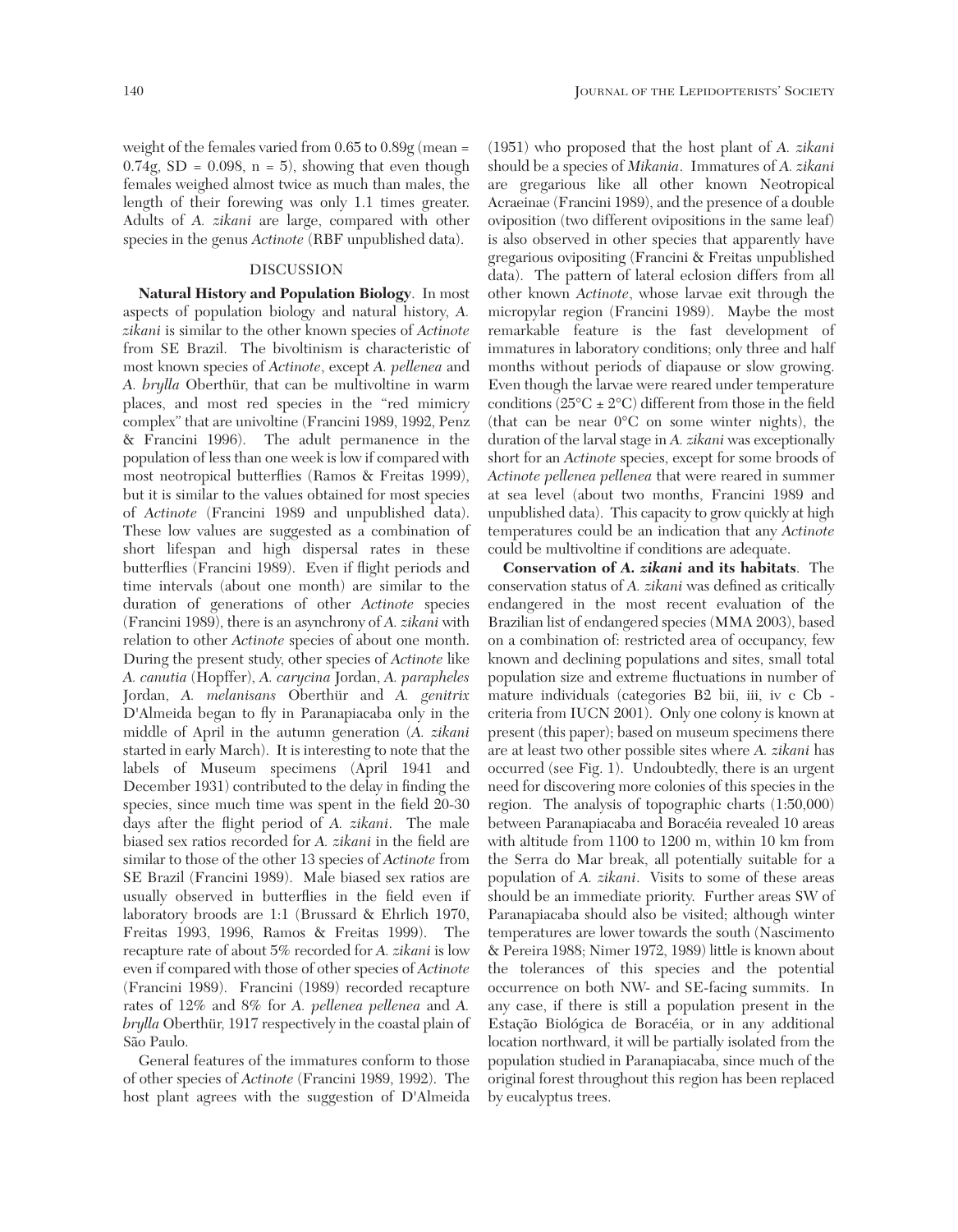Even the colony of Paranapiacaba is not completely protected. The area is constantly visited for maintenance of the towers, resulting in clearing of the roads and of the drainage network, leading to vigorous growth of more aggressive *Mikania* species that overcome *M. obsoleta*. The heavy ecotourism in the region contributes to environmental degradation and accumulation of garbage in the initial part of the area. The entire ridge of the Serra do Mar area including the region of Paranapiacaba is discontinuous to the southwest, where two major superhighways, two railroads, many oil ducts and service roads, several cleared tracks for power line maintenance, and increasing urbanization of the slopes of the mountains (below 400 m) create a mosaic of unsuitable habitats.

Perhaps due to the extensive and continuous modification of the vegetation in the entire region, recent trips to the area (1997 to 2005) showed no trace of *A. zikani* and few plants of *M. obsoleta*. This microsystem appears to be composed of fugitive species (cf. Horn & MacArthur 1972) which compete poorly with relatives better adapted to this patchy environment (see the example of *Heliconius nattereri* Felder & Felder in Santa Teresa, Espírito Santo in Brown 1972). Nowadays the area seems apparently less impacted (with a single new tower constructed there), but the food plants (*M. obsoleta*) continue to disappear.

The history of environmental conservation in the area of the Serra do Mar in the State of São Paulo starts at the beginning of twentieth century, when Herman von Ihering, director of the Museu Paulista (now Museu de Zoologia da Universidade de São Paulo) demonstrated the need to create federal legislation to regulate bird hunting (Ihering 1902), and later emphasized the conservation of forests (Ihering 1911). At the end of 1909 he set up on his own property a sanctuary, the "Estação Biológica do Alto da Serra", now under responsibility of the Instituto de Botânica da Secretaria da Agricultura do Estado de São Paulo (Kirizawa et al. 2004). This protected area is located SW of Paranapiacaba, and unfortunately has been heavily polluted with fluoride and other chemical contaminants from the Cubatão industrial area at the base of these mountains (Klump et al. 1996; Kirizawa et al. 2004).

**Future perspectives**. The observations made here are an initial step to a better understanding of this fugitive pair of species *A. zikani* and *M. obsoleta*. To help answer the open questions, the following actions are needed: more accurate estimates of population parameters (mean residency time and home-range), verification of the impact of the ants that prey on eggs, better estimates of population parameters of the foodplant, and laboratory testing of larval acceptance of

other *Mikania* species. In spite of the study site being close to a contaminated area (see above), the population of *A. zikani* is relatively protected against air pollution by the summits of a nearby mountain range, that deflect the winds toward the west.

The reasons for the observed disappearance of the population in the study area (see above) were not investigated. Perhaps there is a natural cycle of this pair of species, becoming common in a few years and scarce in most (as observed for some species of *Actinote* by the authors).

#### ACKNOWLEDGEMENTS

We would like to thank Paulo Vanzolini, Cleide Costa, Ubirajara Martins, M. Marques and Francisca C. do Val for permission to study the material in the collection of MZUSP, and A. P. A. F. Moraes, Carlo L. B. Francini, Ronaldo B. Francini Filho, A. S. Gonçalves and Renato R. Ramos for their help in fieldwork. Carla Penz and Fernando Frieiro-Costa provided essential literature and Marcio Uehara-Prado, Danilo Bandini Ribeiro, Carla Penz and Gerardo Lamas gave valuable suggestions for the manuscript. This study was funded by Fapesp (grants 84/0432-3, 86/0618-5, 88/3069-8 and 93/0097-9 to RBF, and 00/01484-1 and 04/05269-9 to AVLF) and is part of the project "Lepidoptera of São Paulo State" (BIOTA-FAPESP program - grant 98/05101-8). André V. L. Freitas thanks also the National Science Foundation (DEB-0316505).

#### LITERATURE CITED

- BERNARDES, A. T., A. B. M. MACHADO & A. B. RYLANDS. 1990. Fauna brasileira ameaçada de extinção. Fundação Biodiversitas/IBAMA, Belo Horizonte, 60 pp.
- BROWN, K. S., Jr. 1972. The *Heliconius* of Brazil (Lepidoptera: Nymphalidae). Part III. Ecology and biology of *Heliconius nattereri*, a key primitive species near extinction, and comments on the evolutionary development of *Heliconius* and *Eueides*. Zoologica, 57: 41–69.
- ——. 1991. Conservation of Neotropical environments: insects as indicators, pp. 349-404. *In* Collins, N. M. & J. A. Thomas (eds.). The Conservation of Insects and their Habitats, Academic Press, London.
- BROWN, K. S., JR. & R. B. FRANCINI. 1990. Evolutionary strategies of chemical defense in aposematic butterflies: cyanogenesis in Asteraceae-feeding American Acraeinae. Chemoecology, 1: 52- 56.
- BRUSSARD, P & P. R. EHRLICH. 1970. The population structure of *Erebia epipsodea* (Lepidoptera: Satyrinae). Ecology, 51: 119-129.
- D'ALMEIDA, R. F. 1943. Algumas observações sobre o *Actinote morio* Oberthür, 1917 (Lep. Heliconidae, Acraeinae). Papéis Avulsos do Departamento de Zoologia, São Paulo, 3: 107-110.
- ——. 1951. Uma nova espécie de *Actinote* do Sul do Brasil (lep. Heliconiidae, Acraeinae). Arquivos do Museu Nacional,Rio de Janeiro, 42: 1-5.
- FRANCINI, R. B. 1989. Biologia e ecologia das borboletas *Actinote* (Lepidoptera, Nymphalidae, Acraeinae) na transição subtropical no sudeste do Brasil. Dissertação de Mestrado em ecologia, Universidade Estadual de Campinas. 236 pp.
- ——. 1992. Ecologia das taxocenoses de *Actinote* (Lepidoptera: Nymphalidae) em Asteraceae (Angiosperma: Magnoliatae) no sudeste do Brasil: subsídios para conservação. Tese de doutoramento em ecologia, Instituto de Biologia, Universidade Estadual de Campinas, SP, 194 pp.
- FREITAS, A. V. L. 1991. Variação morfológica, ciclo de vida e sistemática de *Tegosa claudina* (Eschscholtz) (Lepidoptera, Nymphalidae, Melitaeinae) no estado de São Paulo, Brasil.